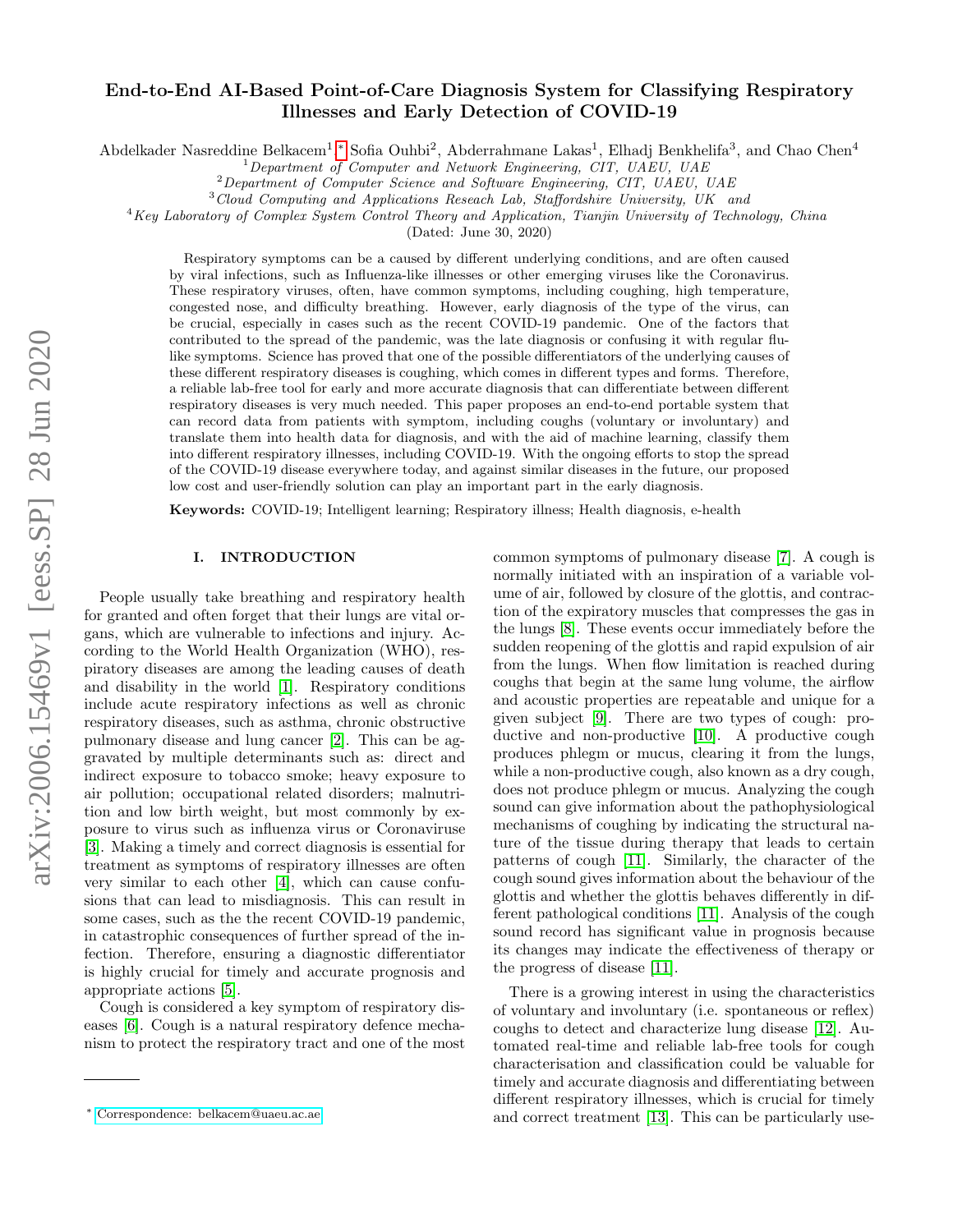ful in parts of the world with limited access to laboratory resources [\[14\]](#page-8-13). Since coughs are often seasonal events, a cough detector/classifier has to have a very low false alarm rate in order to be clinically reliable. Such a system needs a high sensitivity in order to detect the infrequent event of a cough [\[15\]](#page-8-14). To the best of our knowledge, there is no standard method for automatically evaluating coughs that has been established, even though a few approaches have been reported in literature [\[11,](#page-8-10) [16\]](#page-8-15). We also recognise that to achieve accurate diagnosis, data of other accompanying symptoms, such as temperature, must be used in conjunction with the cough data.

This paper proposes a portable end-to-end point-ofcare system, supported by Artificial Intelligence (AI) module for classifying and diagnosing different respiratory illnesses, including early detection of COVID-19. The novel proposed system is composed of hardware and software components. The system will be able to record patients' or users' symptoms, including body temperature, cough sound, and airflow, using specialist sensors. The recorded data will then be translated to health data, which will be processed by the machine learning module, to find patters and classify the combined symptoms for different respiratory conditions, including COVID-19. A customised mobile application (app) will be developed and used for data processing and visualisation. The app will allow the users to interact with the system's parameters, including the option to submit their results to the doctors electronically. Patients' data will be stored securely in the cloud. Figure 1 provides a high level illustration of the proposed system.

The remainder of this paper is as follows: Section [II](#page-1-0) presents related works identified in the literature. In Section [III,](#page-2-0) we explain the main components of the proposed system and its detailed architecture. In Section [IV,](#page-7-0) we conclude by discussing the prospective of the proposed framework, the challenges and the limitations.

## <span id="page-1-0"></span>II. RELATED WORK

Several studies have been conducted to classify and detect lung-related diseases using AI. Liu et al. [\[17\]](#page-8-16) proposed a lung sound classification algorithm based on Hilbert-Huang transform features and multilayer perceptron network for noninvasive diagnosis of pulmonary diseases. The algorithm was tested using the R.A.L.E. database with a multi-layer perceptron classifier and achieved an averaged classification accuracy of 95.84%. Aykanat et al. [\[18\]](#page-8-17) proposed a non-invasive method of classifying recorded respiratory sounds by an electronic stethoscope. They recorded with this device 17,930 lung sounds from 1,630 subjects. Their results showed that using convolutional neural network (CNN) and support vector machine (SVM) machine learning algorithms accurately classified and pre-diagnose respiratory audio. Azam et al. [\[19\]](#page-8-18) presented a scheme to detect irregular patterns occurred in respiratory cycles due to respiratory diseases. They used 255 breath cycles captured using a smartphone under natural setting. Their experiments showed an accuracy around 75% using SVM for asthmatic inspiratory cycles and complete respiratory sounds.

Few AI systems have been developed to detect respi-ratory illnesses. Among them, FluSense [\[20\]](#page-8-19), which is a contactless syndromic surveillance platform for influenzalike illness used in hospital waiting areas. The aim of FluSense is to expand the current paradigm of influenzalike illness surveillance by capturing crowd-level bioclinical signals directly related to physical symptoms of influenza-like illness from hospital waiting areas in an unobtrusive and privacy-sensitive manner. FluSense uses a microphone array and a thermal camera along with a neural computing engine to passively and continuously characterize speech and cough sounds along with changes in crowd density on the edge in a real-time manner. The researchers conducted an IRB-approved 7 monthlong study from December 10, 2018 to July 12, 2019, where they deployed FluSense in four public waiting areas within the hospital of a large university [\[20\]](#page-8-19). During this period, the FluSense platform collected and analyzed more than 350,000 waiting room thermal images and 21 million non-speech audio samples from the hospital waiting areas. The study [\[20\]](#page-8-19) showed that FluSense accurately predicted daily patient counts with a Pearson correlation coefficient of 0.95. The FluSense platform did not take into consideration all respiratory illnesses nor additional health data. Cough data is important and relevant features but not sufficient one to be used for all respiratory illnesses.

With the recent rise in the new Coronavirus pandemic, early and accurate testing has been crucial due to the fast spreading feature of this virus, which caused close to 10 million cases and almost 500,000 deaths up to late June 2020 [\[21\]](#page-8-20). Among the important factors for COVID-19 spread have been lack of testing and erroneous diagnosis, which might be due to inaccurate testing or confusion with flu-like symptoms. These challenges were recognised at early days of the pandemic [\[22\]](#page-9-0). Two main mechanisms to detect the Coronavirus disease were adopted [\[23\]](#page-9-1): (i) clinical analysis of chest computed tomography (CT) scan images, and (ii) blood test results. The confirmed COVID-19 patients, commonly, manifest persistent fever, tiredness, and dry cough. Although little literature exists on the diagnosis of COVID-19 given its recent emergence, there have been a rapid response in the research community toward COVID-19 diagnoses and prediction using AI-based software on medical imaging [\[24,](#page-9-2) [25\]](#page-9-3). Chen et al. [\[26\]](#page-9-4) developed an AI engine based on deep learning to detect COVID-19 disease using high resolution CT images. It has been deduced in [\[25\]](#page-9-3) that the prediction models for COVID-19 diagnosis are poorly reported, and at high risk of bias. Therefore, there is a need to combine these models with other diagnostic methods such as lab tests. However, these methods are costly and time consuming, which was problematic for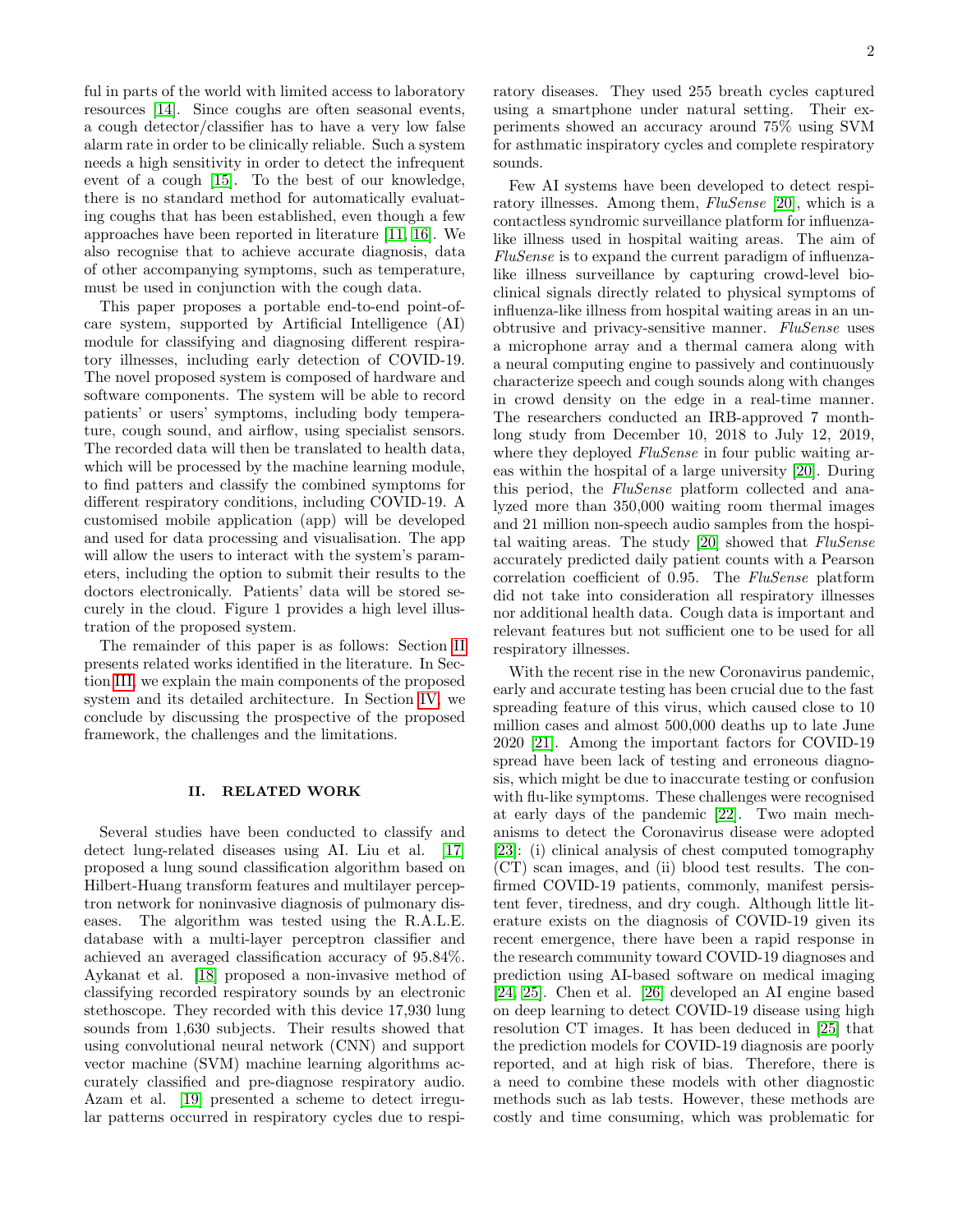

FIG. 1. Illustration of the proposed AI-based diagnosis aid system for simultaneously recording and classifying cough characteristics

many countries which do not have the capacity to accommodate tests for larger populations. Cheaper rapid tests have emerged recently to increase the testing capacity of many countries [\[27\]](#page-9-5). However, these low-cost and rapid tests are often non-trusted, with many cases of false positives or false negatives. For this reason, several researchers have started looking into alternative solutions to detect COVID-19. Maghdid et al. [\[28\]](#page-9-6) have proposed a novel framework on how to detect COVID-19 using onboard smartphone sensors. However, their idea is still in the conceptualization phase and has not yet been implemented. The proposed solution is designed for certain types of smartphones, which may not be available and affordable to a large number of people. In addition their proposed framework is designed for COVID-19 diagnosis only.

It is therefore important to develop an End-to-End point-of-care diagnosis devise, that can collect data of combined symptoms common in respiratory illnesses (eg. cough, body temperature, and airflow) and classify them as a diagnostic differentiator, detecting for instance COVID-19. The system should also be able to be adaptable to newly emerging illnesses for early testing.

# <span id="page-2-0"></span>III. THE PROPOSED SYSTEM

The objective of cough classification is to develop an automatic system that is capable of classifying various attributes of coughs such as the intensity of the cough, time-frequency energy distributed, or whether the cough is wet or dry. Different respiratory diseases such as Bronchitis, Tuberculosis, Asthma, etc. may have different effects on the pulmonary system and are, therefore, identifiable through the changes observed on the sounds of coughs. For instance, coughs from asthmatic patients tended to have different energy signatures than that from non-asthmatic patients. In particular, asthmatic coughs



<span id="page-2-1"></span>FIG. 2. A typical cough sound structure. There are three common patterns of cough based on the number of phase such as three-phase cough, two-phase cough, and peal cough.

exhibit more energy in the low frequency [\[29\]](#page-9-7). On the other hand, the study of the phases of the cough reveal that dry coughs have lower energy compared to wet coughs in phase 2. In addition, during this phase, most of the signal energy is contained between 0-750 Hz for the wet coughs, and 1500-2250 Hz for dry coughs [\[30\]](#page-9-8). Thus, most of cough recording experiments have been using a sampling frequency of 22,050 Hz to cover all cough types. Before designing the architecture of proposed system, it is important, first, to understand the cough audio preprocessing phases, which are described below.

# A. Cough Audio Preprocessing

### 1. Cough audio analysis

The acoustic sound of a cough is generated by the contractions of the respiratory muscles. The cough happens, with its typical sound, when the sudden opening of the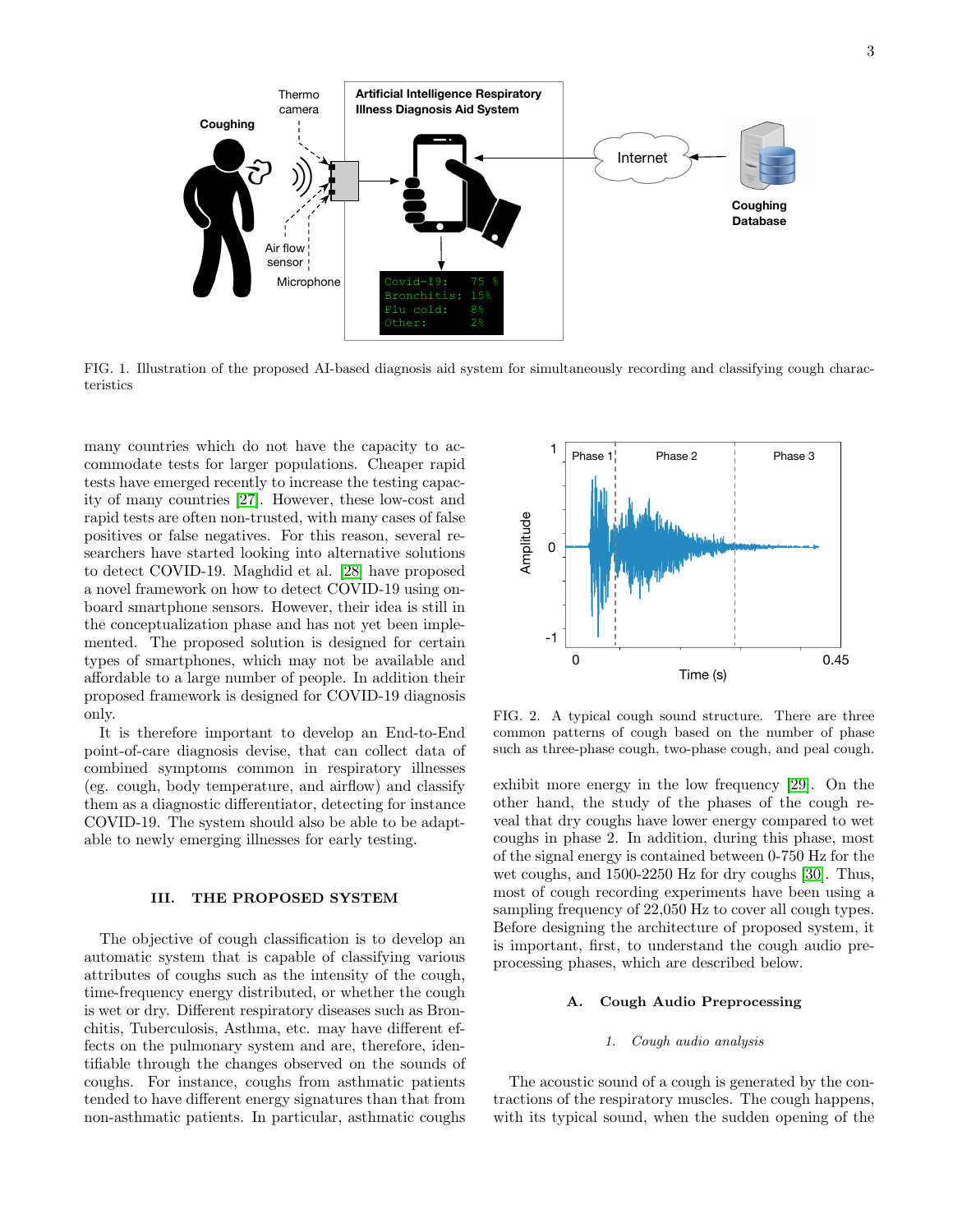glottis occurs with transient and fast expiratory airflow. A typical cough sound signal consists of three phases as shown in Fig. [2:](#page-2-1)

- 1. a rapid explosive phase which is characterized by an initial burst of emerging sound yielding a high frequency due to the vibrations produced by the forced air flux in the airway and the bronchial narrowing places.
- 2. an intermediate decaying phase with a steady-state flow while the the glottis is wide open. This phase gives the duration to the whole cough. The presence of sputum may add a higher frequency component to the sound.
- 3. a voiced phase (not necessarily present in all coughs) is characterized by a narrowing of the glottis again leading the vocal cords to get close to each other.

The first two phases are ubiquitous across all coughs and will be useful in determining the start and end of a cough using an energy-based criteria. The majority of the coughs duration is around 400ms (Here we chose 50 ms) [\[31\]](#page-9-9). For instance a dry cough is characterized by the absence of any mucus or sputum [\[10\]](#page-8-9). That is, all the three phases are visible in a dry cough signal. Initially, a burst of high energy is observed followed by less energy in the second phase at higher frequencies. However in the case of a wet cough sound signal more energy is observed in Phase 2 at higher frequencies. Typically, a wet cough, symptomatic of bronchitis, asthma, and pneumonia, is produced by inflammation and secretion of mucus and sputum in the lower airways caused by either a bacteria or a virus [\[10\]](#page-8-9).

### 2. Cough detection

One of the first tasks of cough audio analysis is to be able to detect and identify a cough signal. Several research studies have addressed cough detection using different methods. For instance, in [\[32\]](#page-9-10), the authors used Linear Predictive Coding and Mel-Frequency Cepstral Coefficients to model the sound of coughs, and used a Probabilistic Neural Network to classify time windows as containing or not a cough. Other researchers have used Hidden Markov Model (HMM) with MFCC to be fed as input [\[33\]](#page-9-11).

# 3. Source separation

This process consists of cleaning the cough sounds dataset by filtering out all the interferences and the environmental noise from the audio frames and keeping only the relevant frames to the cough. of audio separation consists of extracting the cough sounds. There are several methods for source separation including Independant

Component Analysis (ICA) [\[34\]](#page-9-12), Blind Source Seprataion (BSS) [\[35\]](#page-9-13) and Informed Source Separation (ISS) [\[36\]](#page-9-14).

# 4. Feature selection and discriminant analysis

Feature extraction is an important step towards classification of cough sounds. However, creating a classification model with from a dataset with high-dimensionality is time consuming and may converge to a local minima given the large search space. Therefore, selecting a reduced set of relevant features in an audio sample can improve immensely the performance generating a classification model [\[37\]](#page-10-0). There are many techniques for feature selection including Shannon Entropy (SH), Fisher score, Mel-Frequency Cepstral Coefficients (MFCCs) and Zero Crossing Rate (ZCR). However, MFCC method has gained popularity due to its efficiency in the analysis of speech and sound signals in general, and is therefore opted for in the analysis of cough sounds. Features selection during the pre-processing of cough sounds is twofold: first, reducing the dimentionality for the feature matrix classification, and second, extracting the most dominant information present in the cough sound. Prior to feature extraction, any noise must be filtered out of the cough sound. The quality and performance of the classification process depends strongly on how well the process of features extraction has been done.

# 5. Mel-frequency cepstral coefficients (MFCC)

MFCCs are widely used in audio processing for sound pattern recognition. They are developed with the assumption that sounds are produced by glottal pulse passing through vocal tract filter. The MFCCs of a signal are a small set of features, usually about 10-20, which concisely describe the overall shape of a spectral envelope. MFCC analysis shows the power spectrum of the signal, and is often used to describe its timbre. MFCCs are calculated by taking cosine transform of a log-power spectrum on a non-linear Mel-scale of frequency. Cough sound signals are complex in nature, which indicates that the respiratory tract carries vital information and contributes the tract of cough signals from its substructure. A cough signal contains segments from each, Shannon entropy is calculated. Several techniques can be used for the discrimination between voiced and unvoiced speech signals. The signal is divided into small parts and calculated how many times signals are crossing zero axis.

The use of Mel scale is motivated by the fact that the features of an audio signal are better discerned by a human ear at low frequencies than they are at high frequencies. Therefore, Mel scale ensures that signal features match more closely what humans hear. The Mel scale is obtained using the following conversion formula:

$$
M(f) = 1125 \ln(1 + \frac{f}{700})
$$
 (1)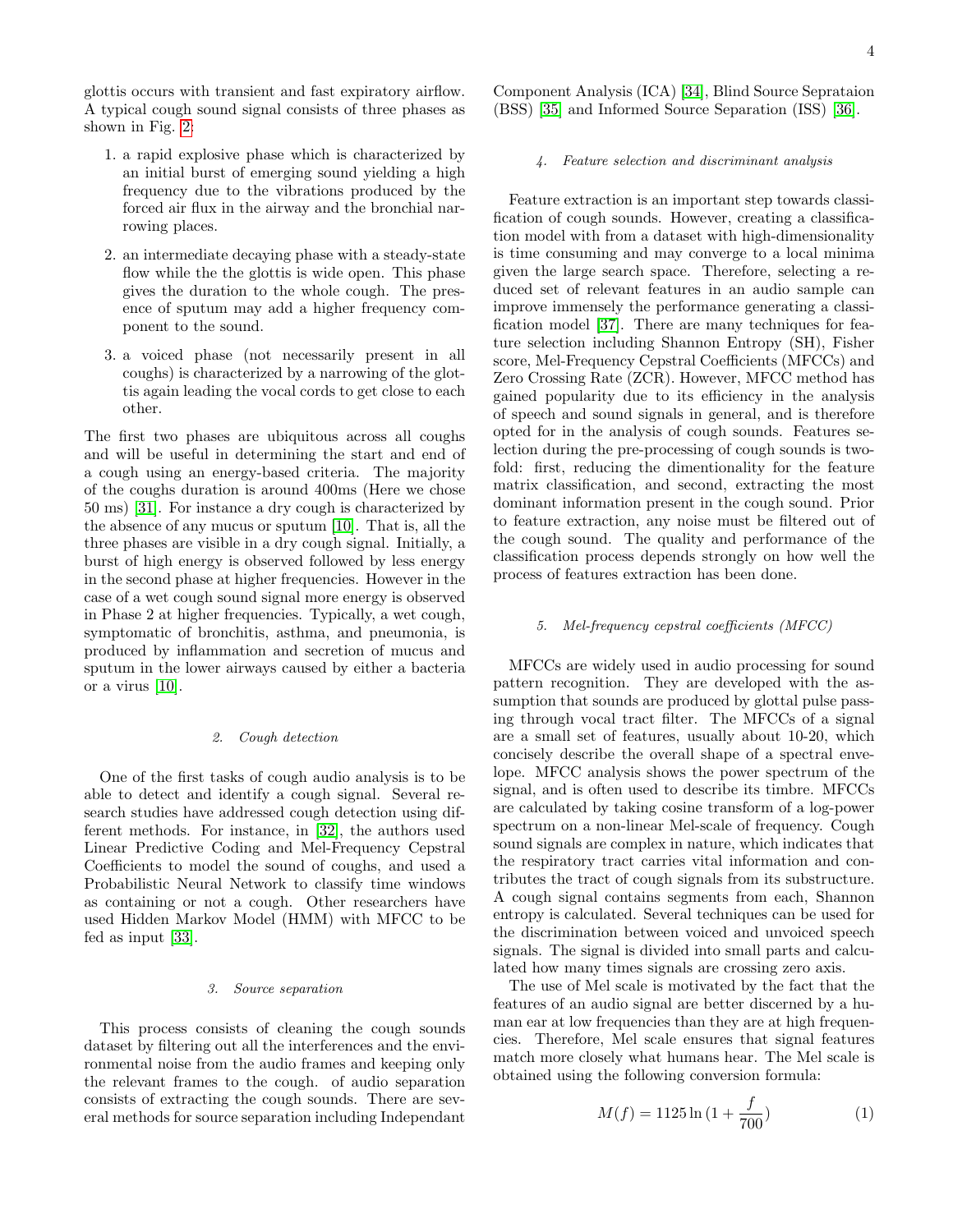

Cough signal

FIG. 3. Cough audio processing.



FIG. 4. Cough time-frequency representation analyses.

$$
M^{-1}(m) = 700(\exp\frac{m}{1125}) - 1\tag{2}
$$

MFCCs calculated following few steps starting by framing the signal into shorter frames (20-40 ms frames). That is, for a signal sampled at  $f_s$  Hz, and a standard 25ms, the frame length is equal to  $0.0025 \times f_s$  samples. For each sample, the periodogram estimate of the power spectrum is calculated. The Mel filter bank is then applied to the power spectra and the sum of the energy in each filter is calculated. The next step consists of calculating the logarithm of all the filter bank energies, and the discrete cosine transform (DCT) of the result. From the computed DCT, only coefficients 2 to 13 are retained as Mel coefficients.

### 6. Cough Classification and Machine Learning

Classification of cough sounds is a helpful tool for identifying the underlying cause of coughs. Several methods for automatic cough classification have been developed to identify various cough types and the thus the pulmonary disease. The most common of neural networks for deep learning include: Deep Neural Network (DNN), Convolutional Neural Network (CNN), Recurrent Neural Network (RNN), and Fuzzy Deep Neural Network FDNN).

### B. Proposed System Architecture

We aim to design a reliable user-friendly AI based system for early detection of COVID-19 and other respiratory illnesses. This integrated hardware/software system will have two main components:

1) a novel hardware composed of several sensors (e.g., microphone, and thermal imaging tool, and a cough sound-recording device),

2) an AI software for cough classification and flu type recognition.

Figure 5 shows all necessary hardware components to collect health data from healthy and unhealthy participants. In the following paragraphs, we will explain each component in details.

### 1. Collecting data

Collecting data strategy is one of critical phases to build a trusted diagnosis model. The data can be collected using specific sensors for each input. For example, collecting cough sound requires a simple microphone for recording the sound via smartphone app or a web browser. However, it is still a challenge to record big data for each respiratory illness. One way is to kindly ask people over the world to volunteer their cough sounds via online platforms. We may also collect basic demographics, medical history, and a few seconds of reflex and volun-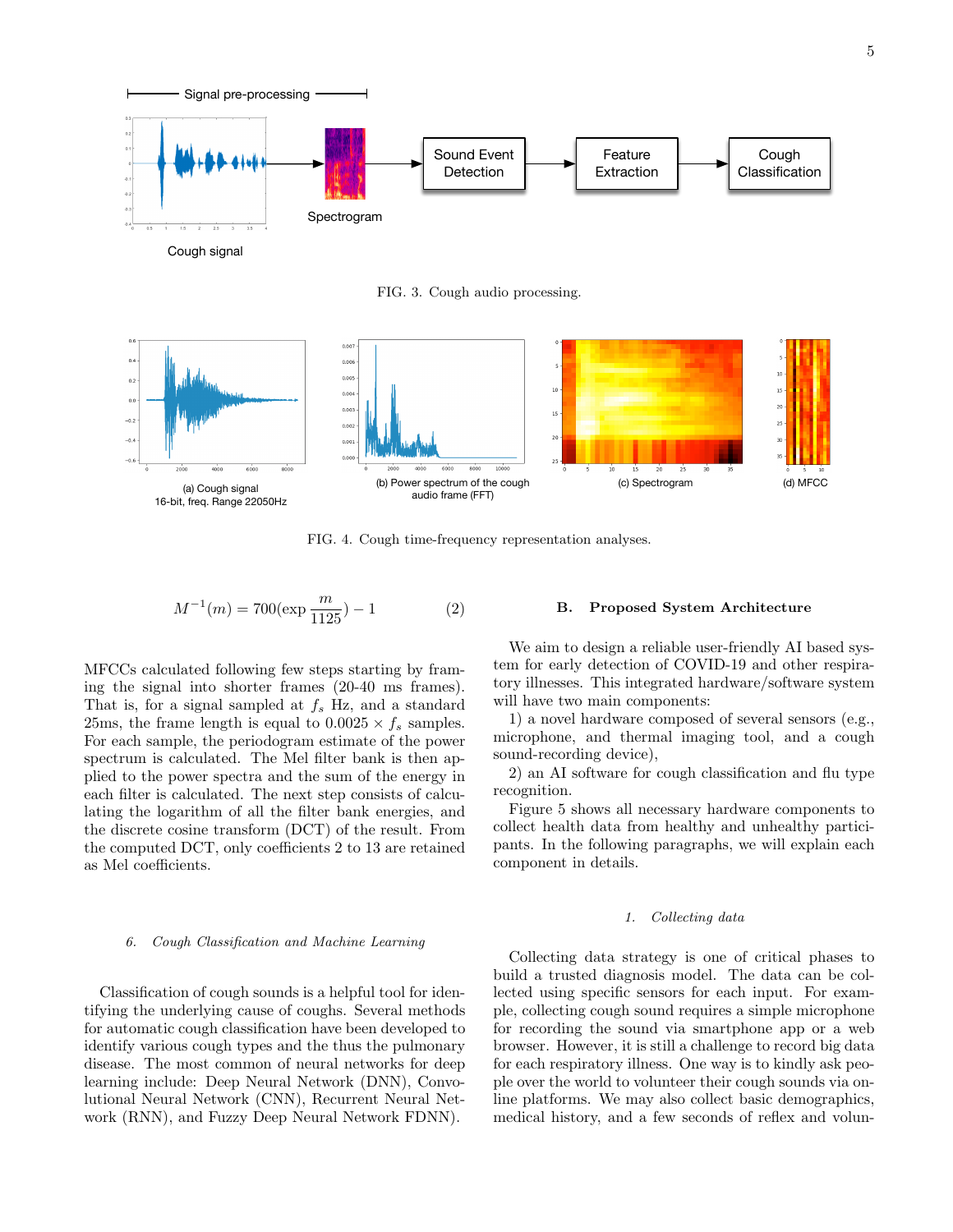

FIG. 5. Hardware architecture of our proposed system to collect health data. The hardware contains relevant sensors to measure some parameters such as cough sound, breathing, body temperature and so on to be translated to relevant health data. Several sensors are needed to get relevant information from the human body (e.g., thermal camera, acoustic sensors, accelerometers, portable piezo contact microphones, airflow sensors, EEG/ECG electrodes).

tary coughing samples. The participants should ensure that recording the sounds was in a quiet environment to avoid noisy sounds. The participant's anonymity and privacy are protected and no personal information is collected. If agreed on by the participant, the location may be collected as location information is particularly useful to draw a map of respiratory illnesses. The collected data may be made available as open source to be used for promoting science and fighting respiratory diseases. Therefore, a process of ethical approval and clear informed consent from the participants may be required before before and during the collection. For developing an AI diagnosis for respiratory illnesses, many information can be recorded as inputs such as cough sound, body temperature, airflow, EMG, ECG, and mucus.

### 2. Cough sound recording

The proposed system architecture is designed in order to extract useful clinical information from many inputs such as cough sounds. For recording audio of people coughing, breathing (which indicate labored or irregular breathing) or even talking, we need a microphone to convert acoustical energy (sound waves) into electrical energy (the audio signal). Then, we need amplifier, analog to digital converter (ADC), and digital signal processing (DSP) for prepossessing phase.

Cough characteristics and its acoustic features depend

on the velocity of airflow, dimensions of the vocal tract and airways, and location of sound generated. Amplitude of the cough sound, intensity, duration, frequency, time-frequency representation (spectrogram which is a visual representation of the spectrum of frequencies of a signal as it varies with time.), the mel frequency cepstral coefficients (MFCC), the constant-Q cepstral coefficients (CQCC), and so on can be used for feature extraction phase as cough sound pattern. However, if the cough sound was not recorded in quiet room then blind source separation and independent component analysis can be used to find the right signal.

# 3. Spirometer

A spirometer is an apparatus for measuring the volume of air inspired and expired by the lungs of healthy or unhealthy participants. It measures ventilation, the movement of airflow into and out of the lungs which a high indicator for early diagnosis of any respiratory illnesses. For this subsystem, the input is airflow and the outputs could sound pressure, aerosol volume, and cough flow rate.

# 4. Thermal camera

The infrared thermal imaging camera can be used for detecting elevated body temperatures which may indi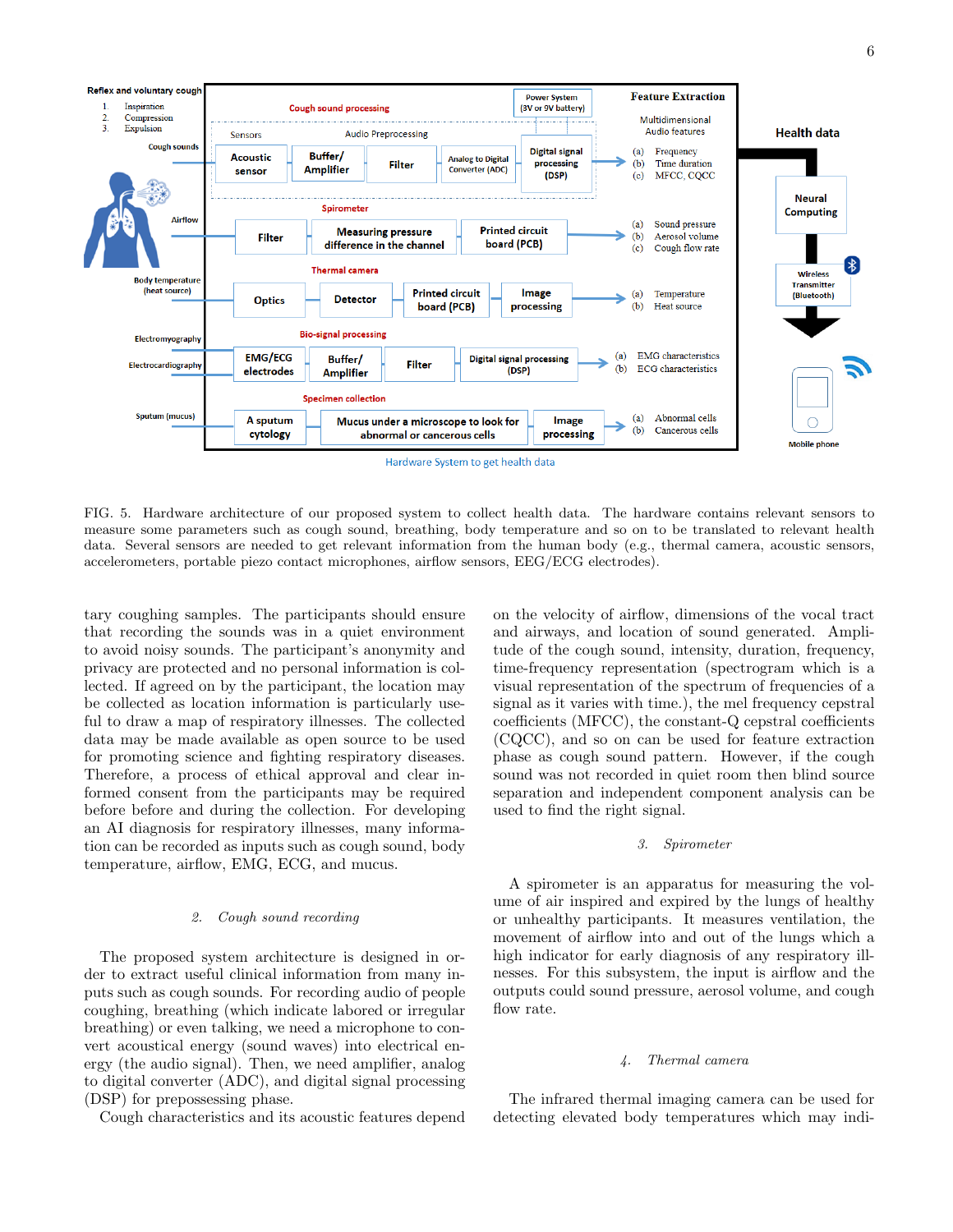cate the presence of a fever, a symptom of many respiratory illnesses such as COVID-19. Detecting people with a potential fever may contain or limit the spread of many contagious respiratory illnesses through identification of infected individuals showing fever symptoms. Thermal cameras are passive devices that dont emit any radiation, rather they use infrared radiation emitted form objects (human body in this case) to deliver high-resolution images without the need of any additional illumination. These cameras provide a visual map of skin temperatures in real time. They allow the operator of a critical public infrastructure (e.g., airports, train stations, and schools) to no-invasively scan the crowd or individuals to avoid the spread of some infectious disease.

# 5. EMG/ECG processing

COVID-19 and many respiratory illnesses may cause trouble breathing, liver problems or damage, heart problems, and kidney damage. In most cases, the lungs might become inflamed, making it tough for patients to breathe. This can lead to pneumonia, an infection of the tiny air sacs (called alveoli) inside the lungs where the blood exchanges oxygen and carbon dioxide. However, during respiratory biofeedback, we can place some sensors or electrodes around the abdomen and chest to monitor the breathing patterns and respiration rate. Electrocardiogram (ECG) can be used for measuring the heart rate and how your heart rate varies (e.i., atrial and ventricular depolarization and repolarization are represented on the ECG as a series of waves PQRST: the P-wave, the QRS complex, and the T wave). In addition, electromyogram (EMG) can be also used for monitoring the electrical activity that causes muscle contraction around heart or chest wall movements or even for getting cough sound from the throat.

# 6. Sputum cytology

A sputum cytology is used for testing lung secretions or phlegm to look if there are some cancerous cells. The patient coughs up a sample of sputum (mucus), which is checked under the microscope to identify possible cancer cells or determine whether abnormal cells are present. However, using automated sputum cytometry such as LungSign test for lung cancer, lung ultrasound for pneumothorax, or optical automation for sputum cytology can be also useful compared to the conventional cytology.

# 7. Artificial intelligence based algorithm

After extraction some relevant patterns from system inputs and building a feature vector or matrix, we will give the data to some machine learning or deep learning methods (e.g., support vector machine (SVM), artificial neural network (ANN), convolutional neural network (CNN)). However, machine learning algorithms almost always require structured data, while deep learning networks rely on layers of ANN. Figure 7 shows software design of the proposed diagnosis system from collecting data until sending the health data with the preliminary diagnosis to the physicians. This software design has two phases: offline and online. For offline analysis, all collected data will be used for building a classification model by dividing the data into 80-90% training data and 20-10% test data. For classification method, deep learning is the best choice for big raw data. However, the number of class of respiratory illnesses is very high. Therefore, fuzzy logic might be an option to give a percentage of truth of each class. The model will be made based on many participants' data to be able to generalize it later in the testing phase. In addition, normalization of the data is also important. After fixing all parameters of the supervised classifier and building the model, we will test it on new data to check its performance. For realtime analysis, an online classification algorithm based on offline model (or dynamic model) is needed. The classification result of any respiratory illnesses will be display for the user on the smartphone and it can be sent to experts via cloud service. Further details on the implementation of different machine learning algorithms for cough classification is presented in the subsequent sections.

a. Deep Neural Network

Deep neural networks are distinguished from the more common single-hidden-layer neural networks by their depth. A deep neural network is a feed-forward, artificial neural network that has more than one layer of hidden units between its inputs and its outputs. Each hidden unit typically uses the logistic function to map its total input from the layer below that it sends to the layer above. In these systems the audio input is typically represented by concatenating MFCCs computed from the raw waveform. MFCCs are better adapted to facilitate discrimination with Hidden Markov Model (HMM). HMMs are used here as a decoder to capture tamporal information of the audio signals. DNNs also requires a fine-tuning step, which is a back propogation tuning that will allow the prediction of the observation probability associated with each HMM states.

b. Convolutional Neural Network

Convolutional neural networks, like in neural networks, learnable kernels (filters) receive the audio spectral features as input, takes a weighted sum over them, pass it through an activation function and responds with an output. A CNN often consists of a series of convolutional layers interleaved with pooling layers, followed by one or more dense layers. Pooling layers added on top of these convolutional layers can be used to downsample the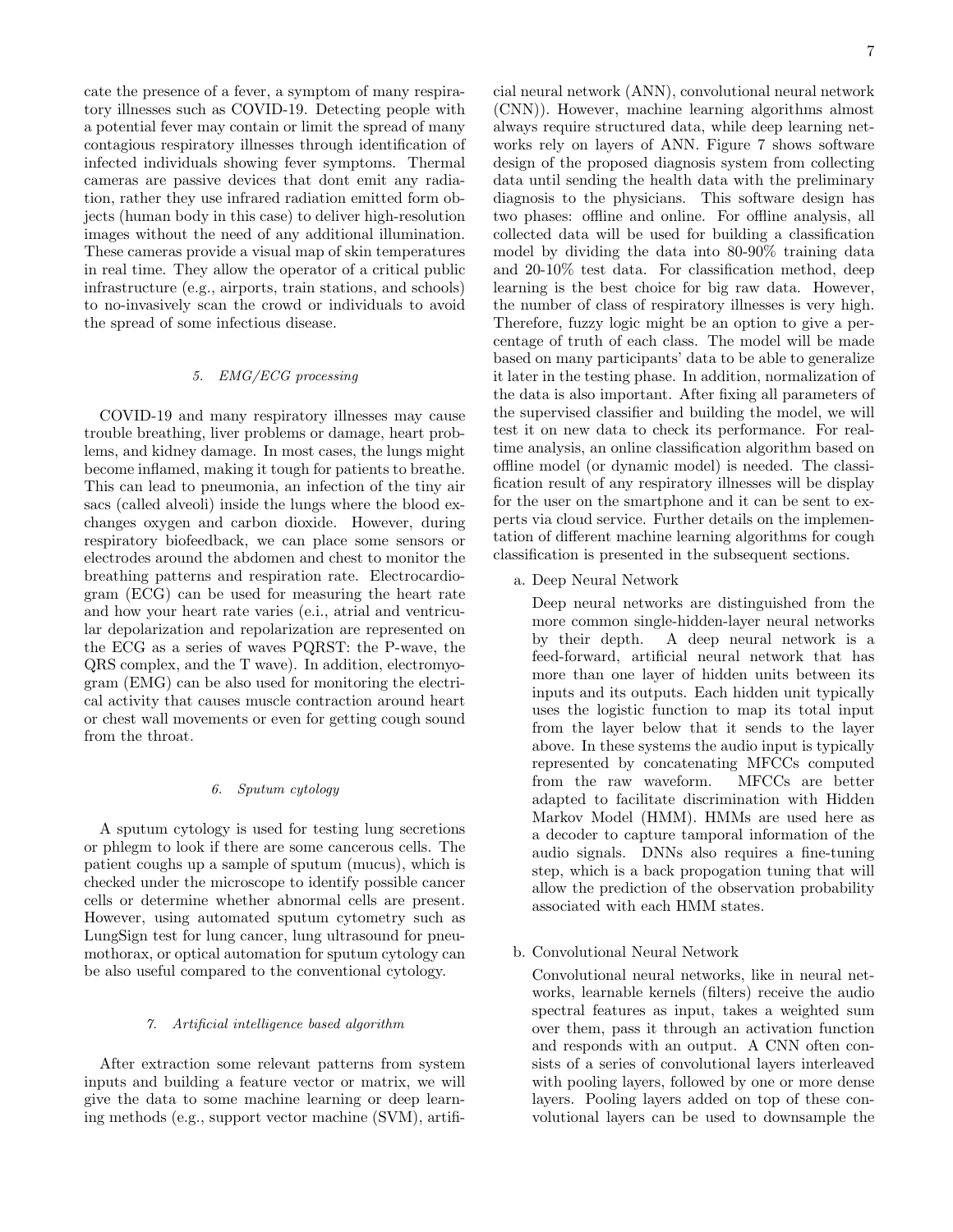learned feature maps. A fully convolutional network (FCN) is a variant of CNN extended with fully connected layers. For feature extraction, we use a logarithmic (log)-scaled mel-spectrogram with an appropriate number of components (bands) covering the audible frequency range of a cough (0-22050 Hz), using a window size and a hop size of the same duration based on the number of samples. As mentioned earlier in this paper, the conversion to logscaled mel takes into account the fact that human ear hears sound on log-scale, and closely scaled frequency are not well distinguished by the human Cochlea.

# c. Recurrent Neural Network

RNNs allow cyclical connections in a feed-forward neural networks, which allows them to incorporate contextual information from previous input, and remember past inputs in the networks internal state. This property makes RNNs an attractive choice for sequence to sequence learning. Compared to CNNs, RNNs follow a different approach for modeling sequences: They compute the output for a time step from both the input at that step and their hidden state at the previous step. This inherently models the temporal dependency in the inputs, and allows the receptive field to extend indefinitely into the past. For offline applications, bidirectional RNNs employ a second recurrence in reverse order, extending the receptive field into the future. Long short-term memory networks (LSTMs) are a variant of RNNs that exploit the contextual information over longer time intervals to map the input sequence to the output. LSTMs known to be efficient at learning temporal dependencies, and they are applied in a variety of areas such as , such speech recognition and synthesis. They are also used with some success when combined with CNN as front-end (CRNN), for video classification. Although, the applicability of LSTM for sound classification has not been fully investigated, they can be very beneficial given the temporal properties embedded in a cough sound.

# d. Fuzzy Deep Neural Network

Integrating fuzzy inference systems into deep learning networks is one of hybrid classification approaches that have proven to be effective methods for making highly accurate predictions from complex data sources in the fuzzy logic domain (i.e., fuzzy sets, fuzzy rules). This combination aims to model vague notions with rigorous mathematical tools and rejects the principle of bivalence for pattern recognition, classification, regression or density estimation. Based on this aspect, many methods can be produced such as combining convolutional neural network with fuzzy logic which called

the Fuzzy Convolutional Neural Network (FCNN). Both neural networks and fuzzy systems have no mathematical model necessary. Neural networks are able to learn from scratch using several learning algorithms but fuzzy systems are based on apriori knowledge and not capable to learn. Neural networks based on black-box behavior but fuzzy systems are based on simple interpretation and implementation. Therefore, combining both approaches aims to unite advantages and exclude disadvantages.

# C. Cloud hosting solutions

Cloud is important for storing collected raw data and/or useful information for improving the decisionmaking of the physicians. The main benefit of this approach is to extend the use of our proposed system to facilities that people with respiratory illnesses to send their health data and early diagnosis to medical experts with high confidentiality.

# <span id="page-7-0"></span>IV. CONCLUSIONS

The proposed architectural design is composed of two major components. The first one consists of devising a process of collecting the data related to the vital signs of the patient and the recorded cough sound, breathing and so on. The second part consists of building an integrated hardware/software system for end-users intended to capture a patients vital signs along with the sound of the coughing. The hardware part of this system includes all the sensing devices whereas the software part contains the data processing as well as the prediction algorithms, which predicts the type of the respiratory illness including COVID-19. The prediction algorithm relies on the sate of the art AI model available in the respiratory illness database in the cloud. For the proposed system to gain traction in the market and be adopted by the public and healthcare systems, a number of KPIs need to be achieved and maintained, including efficient use of our proposed system, effectiveness and timeliness of early diagnosis, diagnosis costs, patient wait time, data transparency, decision-making errors of the used classifier, and patient safety and satisfaction. However, identifying the right KPIs, track them, and organize them in a logical, coherent and useful way, is critical step to achieve a good system evaluation, especially for developing medical devices. To evaluate this kind of systems, we shall conduct a pilot study and/or recruit volunteers (beta testers) to test the usability of the device and its software. Many other quality aspects such as reliability and performance efficiency can be assessed in the of evaluation process, where the involvement of medical experts will form a crucial role in this process.

The effective and efficient use of our proposed system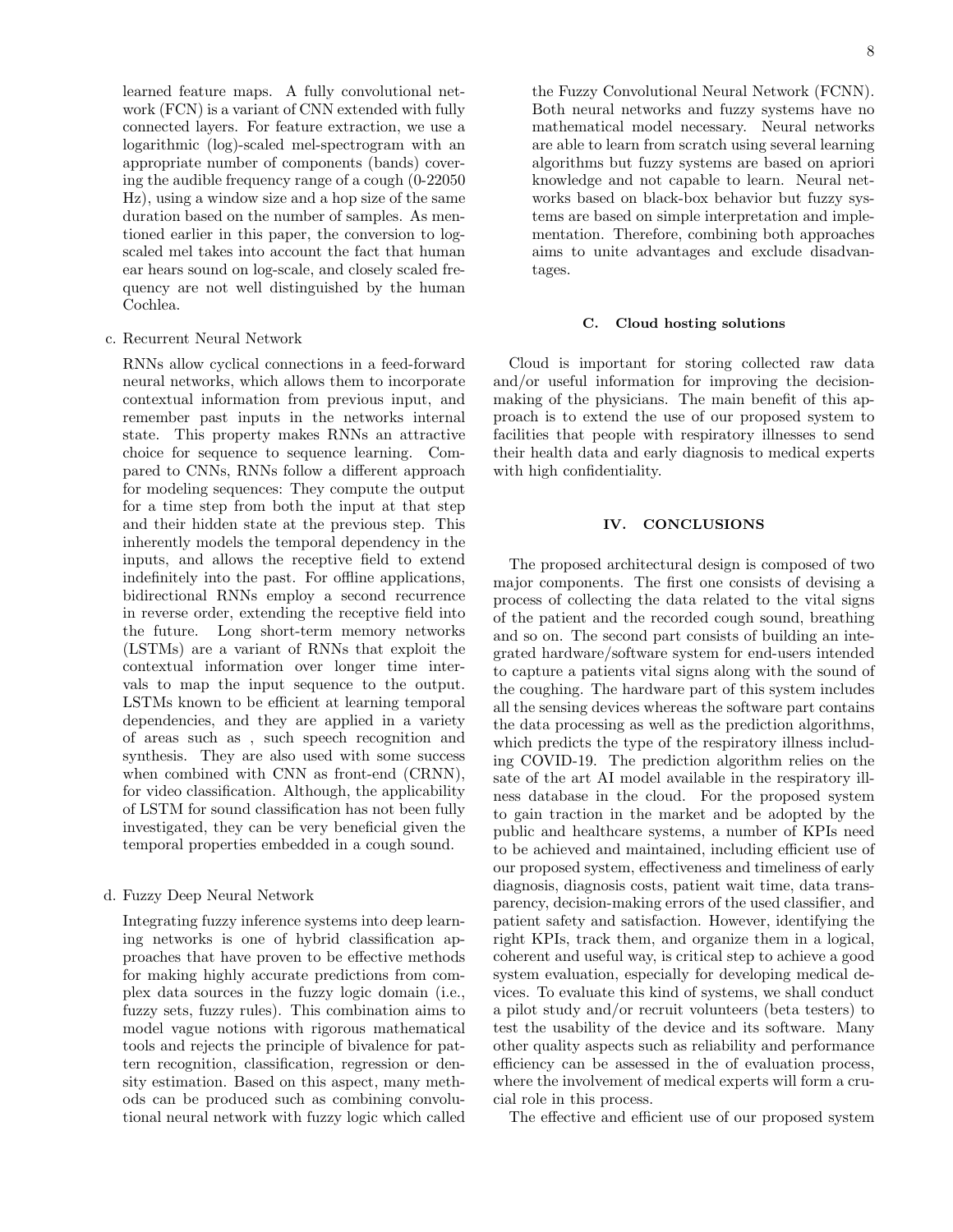

FIG. 6. Example of a CNN architecture for a cough sound classifier.

is based on the collection of a combination of relevant health data for creating a feature vector to differentiate between multi-class respiratory illnesses. A timely diagnosis is a critical criteria for evaluating such a system; using advanced deep learning methods and dimensionality reduction lead for big data analysis will minimize the classification and diagnosis time. The proposed system is designed to be a portable and low cost diagnostic

tool, supported with AI. Many countries in the world have limited resources, where this lab-free device will be handy. In addition, this system will increase data transparency between the patients and the physicians, and the ability to share data and diagnosis by the proposed system, with the medical experts via the cloud would improve timely intervention and reduce any false-positives of false-negatives.

- <span id="page-8-0"></span>[1] FIRS, "Forum of international respiratory societies. the global impact of respiratory disease second edition," (2017).
- <span id="page-8-1"></span>[2] EMRO, ["Respiratory tract diseases,"](http://www.emro.who.int/health-topics/respiratory-tract-diseases/index.html) (2020).
- <span id="page-8-2"></span>[3] K. R. Smith, Annual Review of Energy and the Environment 18, 529 (1993).
- <span id="page-8-3"></span>[4] A. Badnjević, M. Cifrek, and D. Koruga, in Eurocon 2013 (IEEE, 2013) pp. 564–568.
- <span id="page-8-4"></span>[5] Y.-W. Tang, J. E. Schmitz, D. H. Persing, and C. W. Stratton, Journal of clinical microbiology 58 (2020).
- <span id="page-8-5"></span>[6] S.-H. Cho, H.-C. Lin, A. G. Ghoshal, B. A. Muttalif, A. Razak, S. Thanaviratananich, S. Bagga, R. Faruqi, S. Sajjan, A. J. Brnabic, et al., in Allergy & Asthma Proceedings, Vol. 37 (2016).
- <span id="page-8-6"></span>[7] J. Korpáš and Z. Tomori, in Cough and Other Respiratory Reflexes, Vol. 12 (Karger Publishers, 1979) pp. 15–188.
- <span id="page-8-7"></span>[8] A. A. Abaza, J. B. Day, J. S. Reynolds, A. M. Mahmoud, W. T. Goldsmith, W. G. McKinney, E. L. Petsonk, and D. G. Frazer, Cough 5, 8 (2009).
- <span id="page-8-8"></span>[9] J. Day, T. Goldsmith, J. Barkley, J. Day, A. Afshari, and D. Frazer, in Biomedical Engineering Society Meeting, Vol. 97 (2004).
- <span id="page-8-9"></span>[10] A. Murata, Y. Taniguchi, Y. Hashimoto, Y. Kaneko, Y. Takasaki, and S. Kudoh, Internal Medicine 37, 732 (1998).
- <span id="page-8-10"></span>[11] J. Korpáš, J. Sadloňová, and M. Vrabec, Pulmonary pharmacology 9, 261 (1996).
- <span id="page-8-11"></span>[12] C. F. Everett, J. A. Kastelik, R. H. Thompson, and A. H. Morice, Cough 3, 5 (2007).
- <span id="page-8-12"></span>[13] E. C. Larson, T. Lee, S. Liu, M. Rosenfeld, and S. N. Patel, in Proceedings of the 13th international conference on Ubiquitous computing (2011) pp. 375–384.
- <span id="page-8-13"></span>[14] W. H. Organization et al., Acute respiratory infections in children: case management in small hospitals in developing countries, a manual for doctors and other senior health workers, Tech. Rep. (Geneva: World Health Organization, 1990).
- <span id="page-8-14"></span>[15] J. Amoh and K. Odame, in 2015 IEEE Biomedical Circuits and Systems Conference (BioCAS) (IEEE, 2015) pp. 1–4.
- <span id="page-8-15"></span>[16] J. Korpas, M. Vrabec, J. Sadlonova, D. Salat, and L. Debreczeni, Acta Physiologica Hungarica 90, 27 (2003).
- <span id="page-8-16"></span>[17] Y.-X. Liu, Y. Yang, and Y.-H. Chen, in 2017 Asia-Pacific Signal and Information Processing Association Annual Summit and Conference (APSIPA ASC) (IEEE, 2017) pp. 765–768.
- <span id="page-8-17"></span>[18] M. Aykanat, Ö. Kılıç, B. Kurt, and S. Saryal, EURASIP Journal on Image and Video Processing 2017, 65 (2017).
- <span id="page-8-18"></span>[19] M. A. Azam, A. Shahzadi, A. Khalid, S. M. Anwar, and U. Naeem, in 2018 40th Annual International Conference of the IEEE Engineering in Medicine and Biology Society (EMBC) (IEEE, 2018) pp. 445–448.
- <span id="page-8-19"></span>[20] F. Al Hossain, A. A. Lover, G. A. Corey, N. G. Reich, and T. Rahman, Proceedings of the ACM on Interactive, Mobile, Wearable and Ubiquitous Technologies 4, 1 (2020).
- <span id="page-8-20"></span>[21] Visual and Data Journalism Team, ["Coronavirus pan](https://www.bbc.com/news/world-51235105)[demic: Tracking the global outbreak,"](https://www.bbc.com/news/world-51235105) (2020).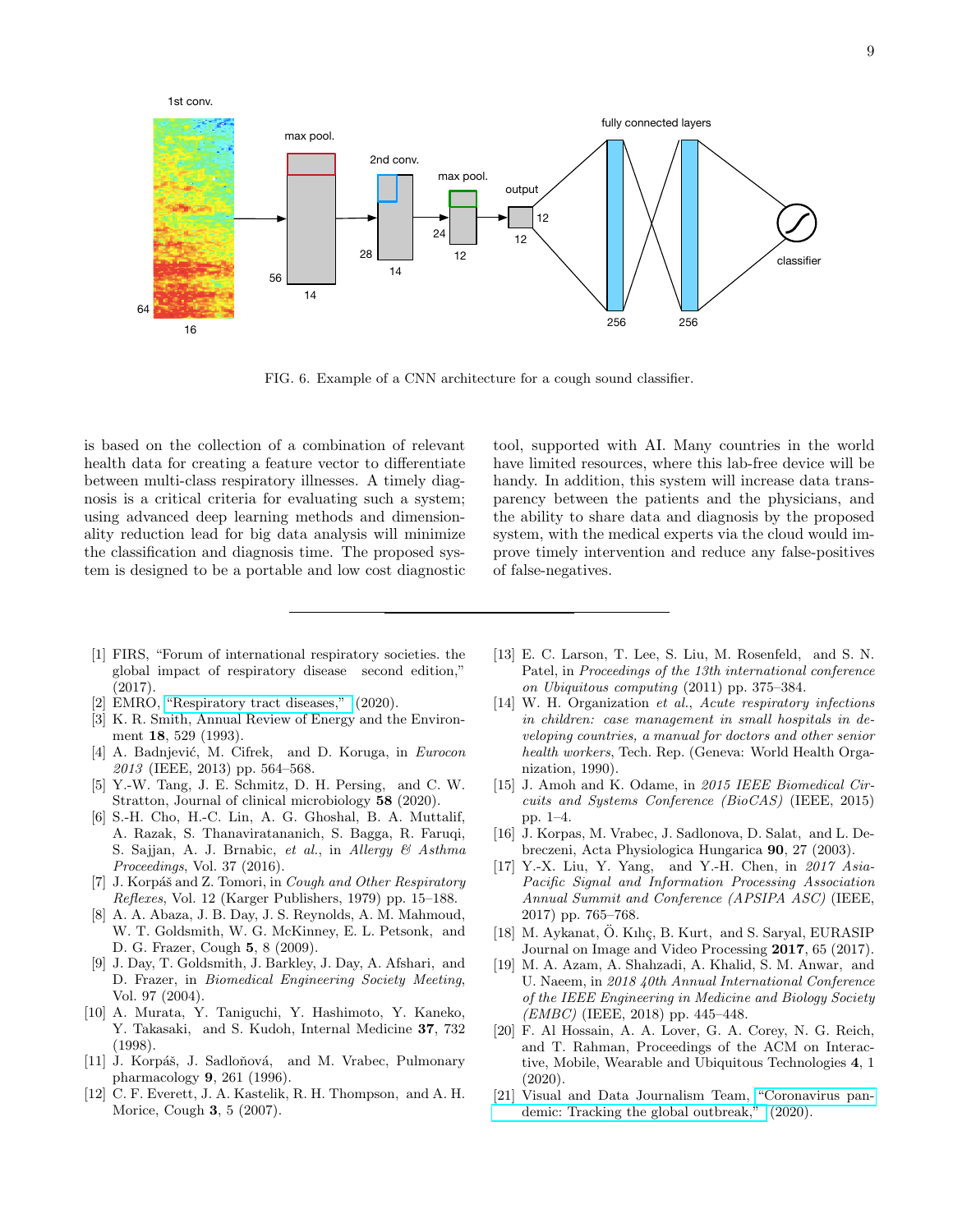

FIG. 7. Software design of the proposed diagnosis system. This system includes all phases with the possibility of sharing the collected stored database and the preliminary diagnosis results with local and international researchers/medical doctors in the final phase of the product. The sharing approach will lead to develop more robust open-source algorithms to be used for detecting and classifying respiratory illnesses.

- <span id="page-9-0"></span>[22] Z. Wu and J. M. McGoogan, Jama 323, 1239 (2020).
- <span id="page-9-1"></span>[23] S. Kang, W. Peng, Y. Zhu, S. Lu, M. Zhou, W. Lin, W. Wu, S. Huang, L. Jiang, X. Luo, et al., International Journal of Antimicrobial Agents , 105950 (2020).
- <span id="page-9-2"></span>[24] F. Shi, J. Wang, J. Shi, Z. Wu, Q. Wang, Z. Tang, K. He, Y. Shi, and D. Shen, IEEE Reviews in Biomedical Engineering (2020).
- <span id="page-9-3"></span>[25] L. Wynants, B. Van Calster, M. M. Bonten, G. S. Collins, T. P. Debray, M. De Vos, M. C. Haller, G. Heinze, K. G. Moons, R. D. Riley, et al., bmj 369 (2020).
- <span id="page-9-4"></span>[26] J. Chen, L. Wu, J. Zhang, L. Zhang, D. Gong, Y. Zhao, S. Hu, Y. Wang, X. Hu, B. Zheng, et al., medRxiv  $(2020)$ .
- <span id="page-9-5"></span>[27] M. Al-Muharraqi, The British Journal of Oral & Maxillofacial Surgery (2020).
- <span id="page-9-6"></span>[28] H. S. Maghdid, K. Z. Ghafoor, A. S. Sadiq, K. Curran, and K. Rabie, arXiv preprint arXiv:2003.07434 (2020).
- <span id="page-9-7"></span>[29] M. Al-khassaweneh and R. Bani Abdelrahman, Journal of medical engineering & technology 37, 165 (2013).
- <span id="page-9-8"></span>[30] R. X. A. Pramono, S. A. Imtiaz, and E. Rodriguez-Villegas, PloS one 11 (2016).
- <span id="page-9-9"></span>[31] J. Amoh and K. Odame, IEEE Transactions on Biomedical Circuits and Systems 10, 1003 (2016).
- <span id="page-9-10"></span>[32] S. J. Barry, A. D. Dane, A. H. Morice, and A. D. Walmsley, Cough 2, 8 (2006).
- <span id="page-9-11"></span>[33] S. Matos, S. S. Birring, I. D. Pavord, and H. Evans, IEEE Transactions on Biomedical Engineering 53, 1078 (2006).
- <span id="page-9-12"></span>[34] G. R. Naik and D. K. Kumar, Informatica 35 (2011).
- <span id="page-9-13"></span>[35] G. R. Naik, W. Wang, et al., Berlin: Springer 10, 978 (2014).
- <span id="page-9-14"></span>[36] A. Liutkus, J.-L. Durrieu, L. Daudet, and G. Richard, in 2013 14th International Workshop on Image Analysis for Multimedia Interactive Services (WIAMIS) (IEEE, 2013)